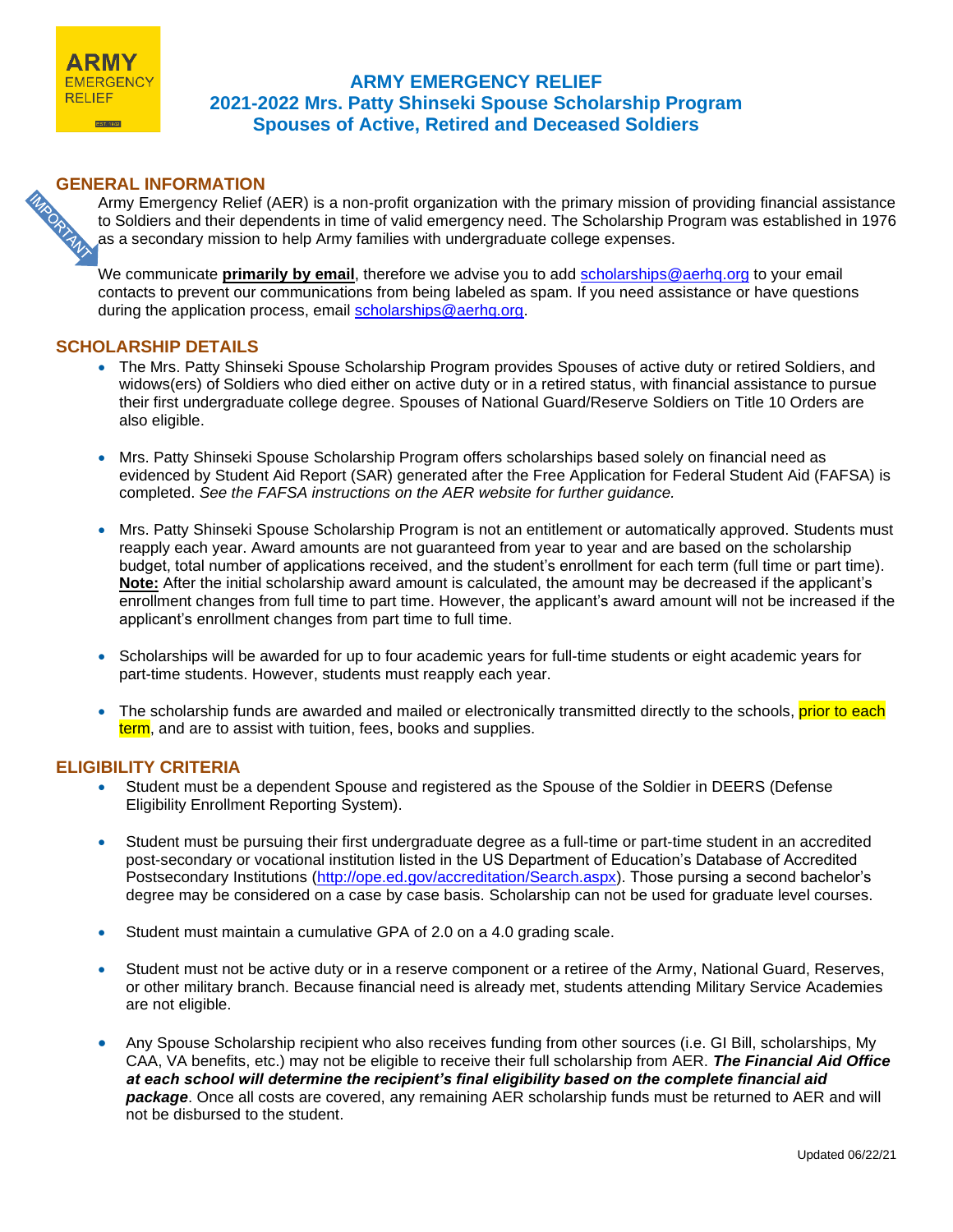# **APPLICATION CYCLES AND TIMETABLE**

Refer to the Application Cycle Timetable below to determine when you should apply to receive your funds when needed. Based on the Application Window in which you apply, your application will be considered for the applicable semesters listed in the Timetable. *NOTE: We cannot award funds for semesters/terms that have passed as of the date of your application.* 

| Mrs. Patty Shinseki Spouse Scholarship Program      |                                                |                          |                   |                                      |
|-----------------------------------------------------|------------------------------------------------|--------------------------|-------------------|--------------------------------------|
| 2021-2022 Academic Year Application Cycle Timetable |                                                |                          |                   |                                      |
| Cycle                                               | Applicable                                     | <b>Application</b>       | <b>Recipients</b> | <b>Scholarship Funds</b>             |
|                                                     | <b>Semesters</b>                               | <b>Window</b>            | Notified by       | <b>Sent to Schools</b>               |
| $21-1$<br>$21-2$                                    | <b>Fall 2021</b><br>Spring 2022<br>Summer 2022 | <b>May - June 2021</b>   | July 15           | Fall: starting in July               |
|                                                     |                                                |                          |                   | <b>Spring: starting in December</b>  |
|                                                     |                                                |                          |                   | <b>Summer: starting in May</b>       |
|                                                     |                                                | July - August 2021       | September 15      | Fall: starting in September          |
|                                                     |                                                |                          |                   | <b>Spring: starting in December</b>  |
|                                                     |                                                |                          |                   | <b>Summer: starting in May</b>       |
| $21-3$<br>$21 - 4$                                  |                                                | September - October 2021 | November 15       | <b>Fall:</b> starting in November    |
|                                                     |                                                |                          |                   | <b>Spring: starting in December</b>  |
|                                                     |                                                |                          |                   | <b>Summer: starting in May</b>       |
|                                                     |                                                | November 2021            | December 15       | <b>Fall:</b> starting in December    |
|                                                     |                                                |                          |                   | <b>Spring: starting in January</b>   |
|                                                     |                                                |                          |                   | <b>Summer: starting in May</b>       |
| $21 - 5$                                            | Spring 2022<br>Summer 2022                     | December 2021            | January 15        | Spring: starting in January          |
|                                                     |                                                |                          |                   | Summer: starting in May              |
| $21-6$                                              |                                                | January 2022             | February 15       | Spring: starting in February         |
|                                                     |                                                |                          |                   | Summer: starting in May              |
| $21 - 7$                                            |                                                | February 2022            | March 15          | Spring: starting in March            |
|                                                     |                                                |                          |                   | Summer: starting in May              |
| $21 - 8$                                            |                                                | March 2022               | April 15          | Spring: starting in April            |
|                                                     |                                                |                          |                   | Summer: starting in May              |
| $21-9$                                              |                                                | April 2022               | <b>May 15</b>     | Spring: starting in May              |
|                                                     |                                                |                          |                   | Summer: starting in May              |
| $21 - 10$                                           | Summer 2022<br>Only                            | <b>May 2022</b>          | June 15           | <b>Summer:</b> starting in June      |
| $21 - 11$                                           |                                                | <b>June 2022</b>         | July 15           | <b>Summer:</b> starting in July      |
| $21 - 12$                                           |                                                | <b>July 2022</b>         | August 15         | <b>Summer: starting in August</b>    |
| $21 - 13$                                           |                                                | August 2022              | September 15      | <b>Summer:</b> starting in September |

After your initial scholarship is awarded, you will receive an email providing your award amount and specific instructions to follow in order to accept your award.

Then, prior to each subsequent semester for which you indicated enrollment on your application, you will receive an email requesting you to confirm your enrollment for the upcoming semester:

- Spring enrollment confirmation emails will be sent beginning November 1<sup>st</sup>
- Summer enrollment confirmation emails will be sent beginning April 1<sup>st</sup>